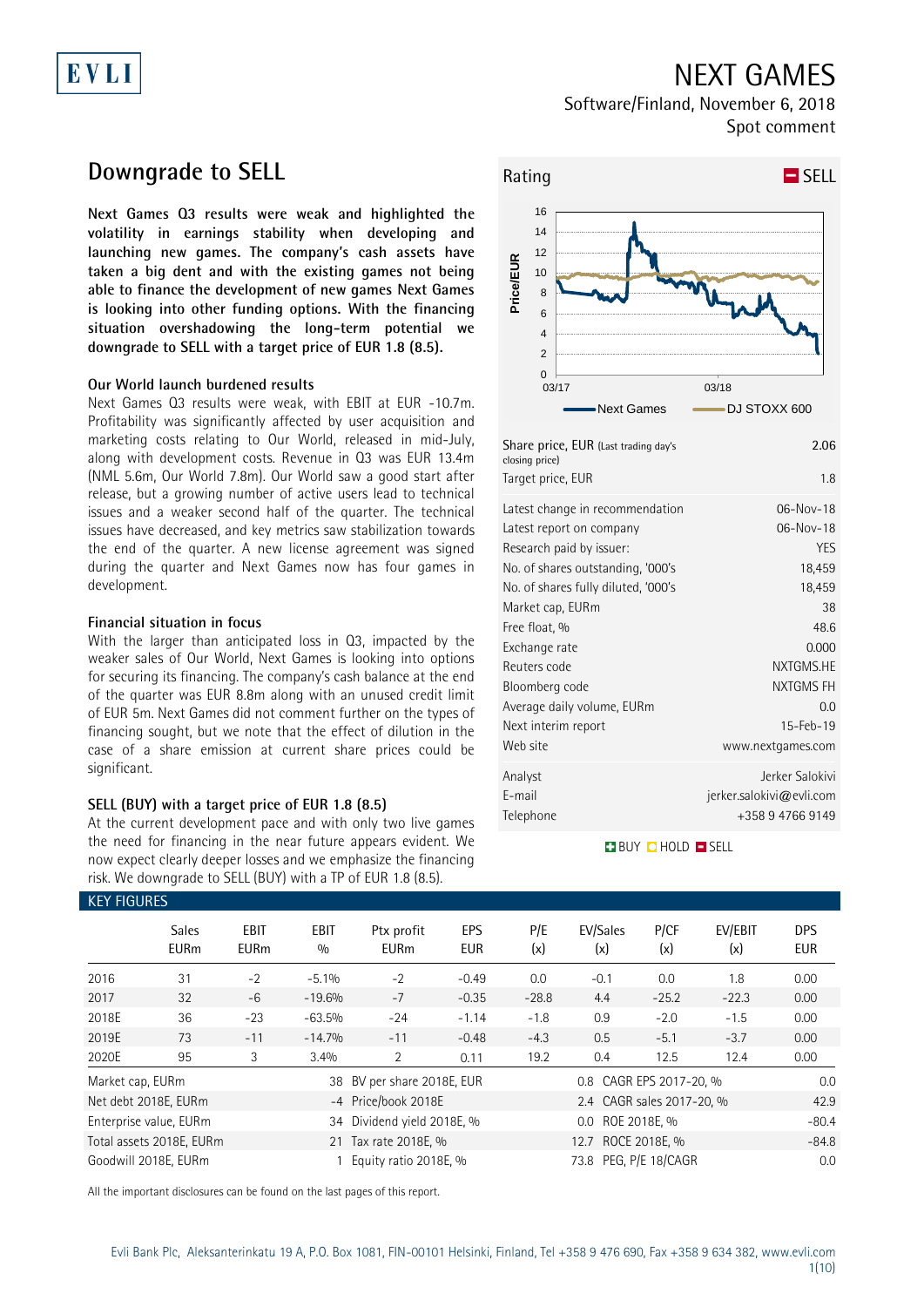| VALUATION RESULTS        | <b>BASE CASE DETAILS</b>    | VALUATION ASSUMPTIONS  | ASSUMPTIONS FOR WACC           |      |
|--------------------------|-----------------------------|------------------------|--------------------------------|------|
| Current share price      | 2.06 PV of Free Cash Flow   | 32 Long-term growth, % | 2.5 Risk-free interest rate, % | 2.25 |
| DCF share value          | 8.01 PV of Horizon value    | 90 WACC, %             | 10.6 Market risk premium, %    | 5.8  |
| Share price potential, % | 289.0 Unconsolidated equity | 0 Spread, %            | 0.5 Debt risk premium, %       | 2.8  |
| Maximum value            | 8.6 Marketable securities   | 26 Minimum WACC, %     | 10.1 Equity beta coefficient   | 1.40 |
| Minimum value            | 7.5 Debt - dividend         | -1 Maximum WACC, %     | 11.1 Target debt ratio, %      | 20   |
| Horizon value, %         | 73.5 Value of stock         | 148 Nr of shares, Mn   | 18.5 Effective tax rate, %     | 20   |

| DCF valuation, EURm       | 2017    | 2018E   | 2019E    | 2020E    | 2021E          | 2022E    | 2023E    | 2024E    | 2025E       | 2026E    | 2027E        | Horizon |
|---------------------------|---------|---------|----------|----------|----------------|----------|----------|----------|-------------|----------|--------------|---------|
| Net sales                 | 32      | 36      | 73       | 95       | 109            | 122      | 134      | 145      | 152         | 159      | 163          | 167     |
| Sales growth, %           | 4.5     | 11.2    | 101.9    | 30.0     | 15.0           | 12.0     | 10.0     | 7.5      | 5.0         | 5.0      | 2.5          | 2.5     |
| Operating income (EBIT)   | $-6$    | $-23$   | $-11$    | 3        | 16             | 18       | 20       | 20       | 21          | 22       | 23           | 23      |
| EBIT margin, %            | $-19.6$ | $-63.5$ | $-14.7$  | 3.4      | 14.5           | 15.0     | 15.0     | 14.0     | 14.0        | 14.0     | 14.0         | 14.0    |
| + Depreciation+amort.     |         |         |          |          |                |          |          |          |             |          |              |         |
| - Income taxes            |         | 3       |          | $-1$     | $-3$           | -4       |          | -4       |             |          | -5           |         |
| - Change in NWC           | $-2$    | $-1$    | $-1$     | $-1$     | $\Omega$       |          | $\Omega$ | $\Omega$ | $\Omega$    | $\Omega$ |              |         |
| NWC / Sales, %            | 0.6     | 3.0     | 3.0      | 3.0      | 3.0            | 3.0      | 3.0      | 3.0      | 3.0         | 3.0      | 3.0          |         |
| + Change in other liabs   | 0       | 0       | $\Omega$ | $\Omega$ | $\Omega$       | $\Omega$ | $\Omega$ | $\Omega$ | $\Omega$    | $\Omega$ |              |         |
| - Capital Expenditure     | -8      | $-1$    |          | $-2$     | $-2$           | $-2$     | $-2$     | $-1$     | $-1$        | $-2$     | $-1$         |         |
| Investments / Sales, %    | 23.9    | 4.1     | $-2.0$   | 2.2      | 1.6            | 1.5      | 1.2      | 1.0      | 1.0         | 1.0      | 0.9          | 0.9     |
| - Other items             | 0       | 0       | 0        | 0        | $\overline{0}$ | $\Omega$ | 0        | 0        | $\mathbf 0$ | 0        | $\mathbf{0}$ |         |
| = Unlevered Free CF (FCF) | $-14$   | $-20$   | $-6$     |          | 11             | 13       | 15       | 15       | 16          | 17       | 18           | 227     |
| $=$ Discounted FCF (DFCF) |         | $-20$   | $-5$     |          | 8              | 9        | 9        | 8        | 8           | 8        |              | 90      |
|                           |         |         |          |          |                |          |          |          |             |          |              |         |
| $=$ DFCF min WACC         |         | $-20$   | $-5$     |          | 8              | 9        | 9        | 9        | 8           | 8        | 7            | 100     |
| $=$ DFCF max WACC         |         | $-20$   | $-5$     |          | 8              | 9        | 9        | 8        | 8           |          |              | 81      |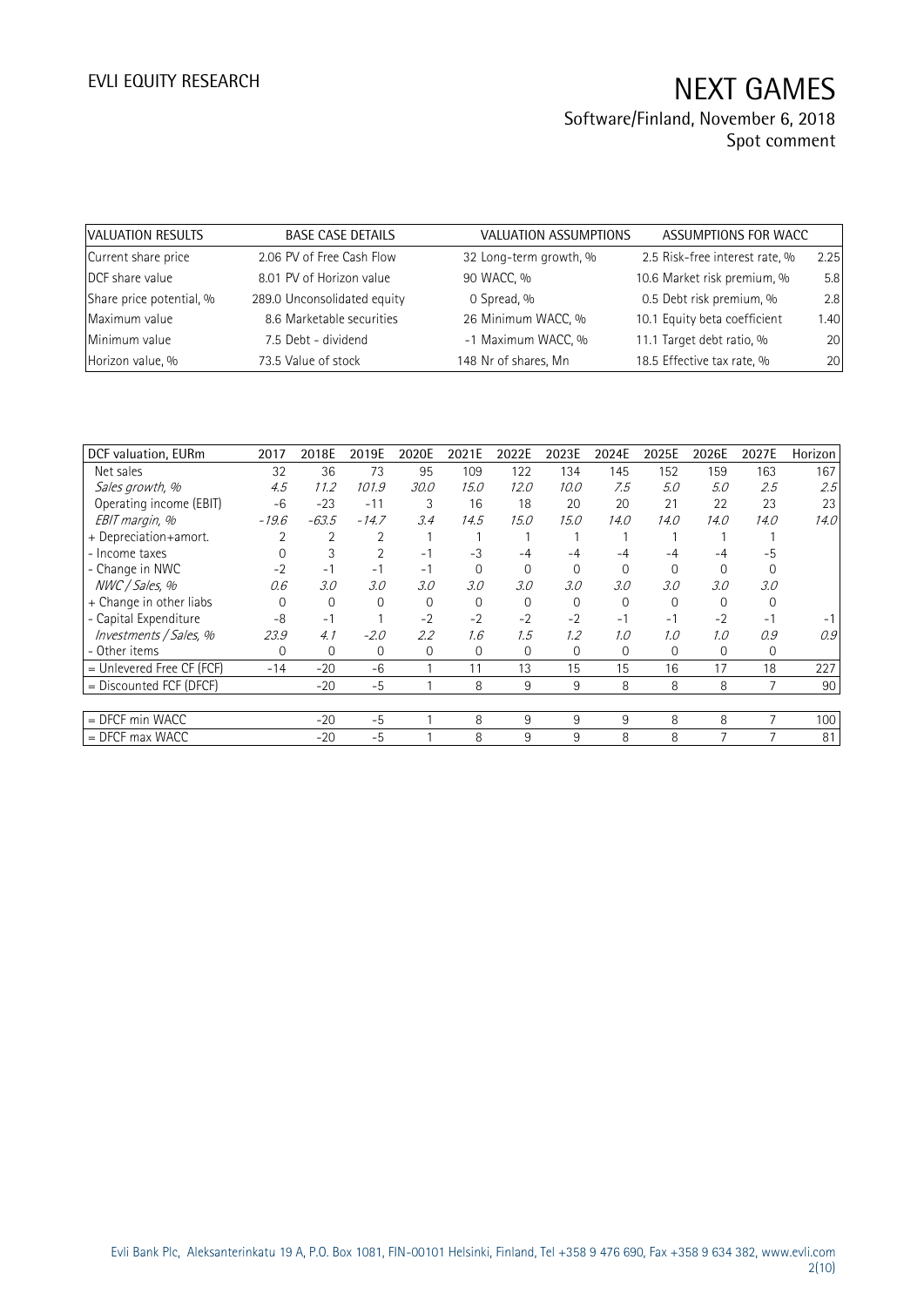| <b>INTERIM FIGURES</b>               |             |              |             |                 |          |          |         |                     |              |         |              |                |
|--------------------------------------|-------------|--------------|-------------|-----------------|----------|----------|---------|---------------------|--------------|---------|--------------|----------------|
| EVLI ESTIMATES, EURm                 | 201701      | 201702       | 201703      | 201704          | 2017     | 201801   | 201802  | 201803              | 2018Q4E      | 2018E   | 2019E        | 2020E          |
| Net sales                            | 11          | 9            | 6           | 7               | 32       | 5        | 6       | 13                  | 12           | 36      | 73           | 95             |
| EBITDA                               |             | 0            | $-2$        | $-4$            | $-5$     | $-3$     | $-4$    | $-10$               | $-4$         | $-21$   | $-8$         | $\overline{4}$ |
| EBITDA margin (%)                    | 4.9         | 1.3          | $-30.4$     | $-53.1$         | $-14.9$  | $-70.6$  | $-68.4$ | $-74.4$             | $-29.6$      | $-57.8$ | $-11.6$      | 4.6            |
| <b>FBIT</b>                          | $\mathbf 0$ | $\mathbf{0}$ | $-2$        | $-4$            | $-6$     | $-4$     | $-4$    | $-11$               | $-4$         | $-23$   | $-11$        | 3              |
| EBIT margin (%)                      | 3.4         | $-2.6$       | $-35.6$     | $-63.9$         | $-19.6$  | $-78.0$  | $-74.8$ | $-79.8$             | $-34.7$      | $-63.5$ | $-14.7$      | 3.4            |
| Net financial items                  | $\Omega$    | $\mathbf 0$  | $\mathbf 0$ | $\mathbf{0}$    | $\Omega$ | $\Omega$ | $-1$    | $\mathsf{O}\xspace$ | $\mathbf 0$  | $-1$    | $\mathbf{0}$ | $-1$           |
| Pre-tax profit                       | 0           | $\mathbf 0$  | $-2$        | $-4$            | $-7$     | $-4$     | $-5$    | $-11$               | $-4$         | $-24$   | $-11$        | $\overline{2}$ |
| Tax                                  | $\Omega$    | $\Omega$     | $\Omega$    | $\mathbf{0}$    | $\Omega$ |          | $-1$    | $\overline{2}$      | $\mathbf{1}$ | 3       | 2            | $\overline{0}$ |
| Tax rate (%)                         | 0.0         | $-5.4$       | 0.0         | 10.8            | 6.8      | 20.0     | $-15.5$ | 19.9                | 20.0         | 12.7    | 20.0         | 20.0           |
| Net profit                           | $\Omega$    | $\Omega$     | $-2$        | $-4$            | $-6$     | $-3$     | $-6$    | $-9$                | $-4$         | $-21$   | $-9$         | $\overline{2}$ |
| EPS                                  | 0.02        | $-0.02$      | $-0.13$     | $-0.22$         | $-0.35$  | $-0.17$  | $-0.31$ | $-0.47$             | $-0.19$      | $-1.14$ | $-0.48$      | 0.11           |
| EPS adjusted (diluted no. of shares) | 0.05        | $-0.02$      | $-0.13$     | $-0.22$         | $-0.32$  | $-0.17$  | $-0.31$ | $-0.47$             | $-0.19$      | $-1.14$ | $-0.48$      | 0.11           |
| Dividend per share                   | 0.00        | 0.00         | 0.00        | 0.00            | 0.00     | 0.00     | 0.00    | 0.00                | 0.00         | 0.00    | 0.00         | 0.00           |
| SALES, EURm                          |             |              |             |                 |          |          |         |                     |              |         |              |                |
| Next Games                           | 11          | 9            | 6           | $7\overline{ }$ | 32       | 5        | 6       | 13                  | 12           | 36      | 73           | 95             |
| Total                                | 11          | 9            | 6           | $\overline{7}$  | 32       | 5        | 6       | 13                  | 12           | 36      | 73           | 95             |
| SALES GROWTH, Y/Y %                  |             |              |             |                 |          |          |         |                     |              |         |              |                |
| Next Gamse                           | 95.7        | 18.3         | $-7.9$      | $-41.5$         | 4.5      | $-56.2$  | $-33.2$ | 110.4               | 83.7         | 11.2    | 101.9        | 30.0           |
| Total                                | 95.7        | 18.3         | $-7.9$      | $-41.5$         | 4.5      | $-56.2$  | $-33.2$ | 110.4               | 83.7         | 11.2    | 101.9        | 30.0           |
| EBIT, EURm                           |             |              |             |                 |          |          |         |                     |              |         |              |                |
| Next Games                           | $\mathbf 0$ | $\mathbf 0$  | $-2$        | $-4$            | $-6$     | $-4$     | $-4$    | $-11$               | $-4$         | $-23$   | $-11$        | 3              |
| Total                                | $\mathbf 0$ | $\circ$      | $-2$        | $-4$            | $-6$     | $-4$     | $-4$    | $-11$               | $-4$         | $-23$   | $-11$        | 3              |
| EBIT margin, %                       |             |              |             |                 |          |          |         |                     |              |         |              |                |
| Next Games                           | 3.4         | $-2.6$       | $-35.6$     | $-63.9$         | $-19.6$  | $-78.0$  | $-74.8$ | $-79.8$             | $-34.7$      | $-63.5$ | $-14.7$      | 3.4            |
| <b>Total</b>                         | 3.4         | $-2.6$       | $-35.6$     | $-63.9$         | $-19.6$  | $-78.0$  | $-74.8$ | $-79.8$             | $-34.7$      | $-63.5$ | $-14.7$      | 3.4            |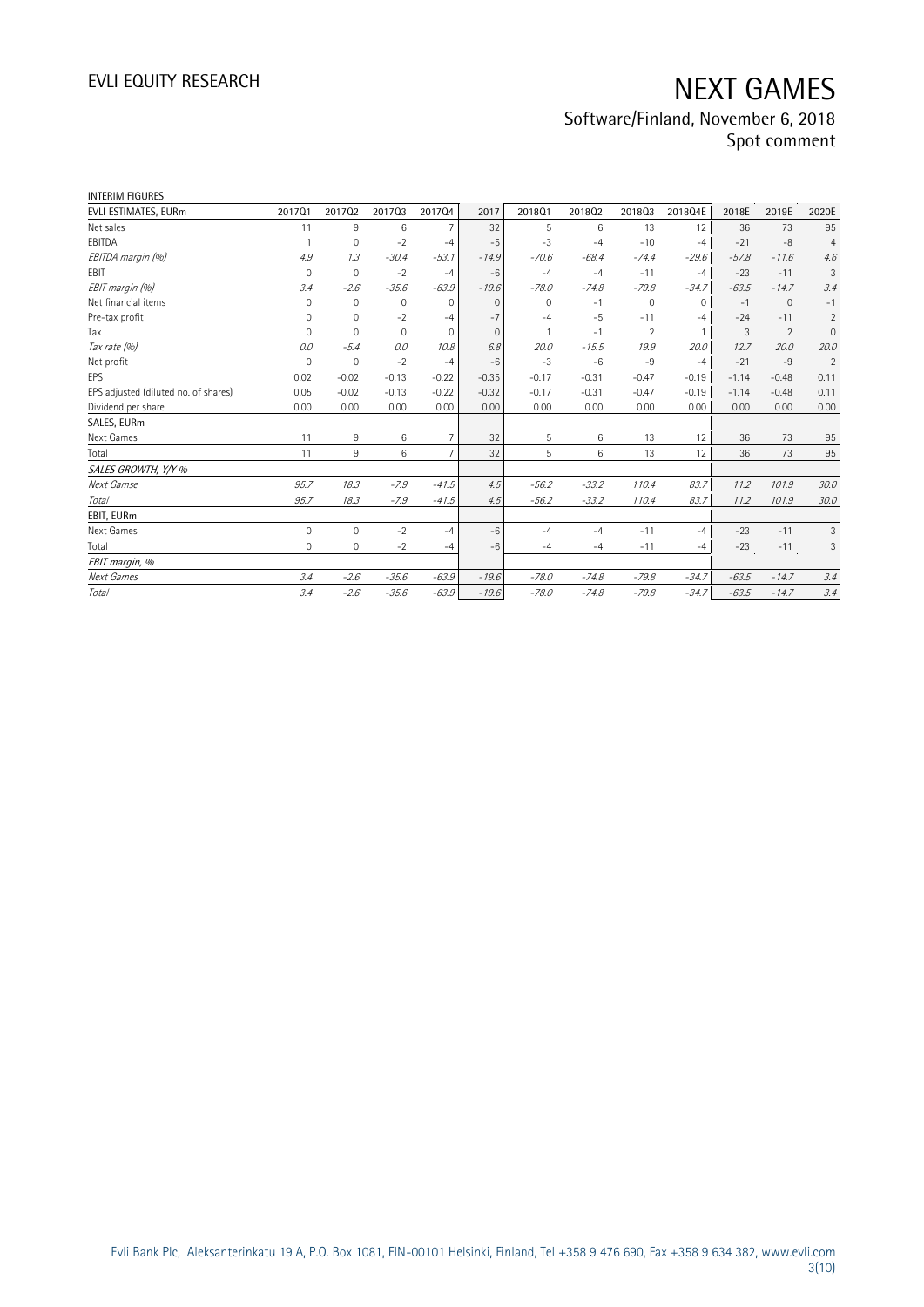| INCOME STATEMENT, EURm                   | 2013                | 2014                      | 2015                | 2016                      | 2017                        | 2018E                    | 2019E               | 2020E               |
|------------------------------------------|---------------------|---------------------------|---------------------|---------------------------|-----------------------------|--------------------------|---------------------|---------------------|
| Sales                                    | $\mathsf{O}\xspace$ | $\mathbf 0$               | 10                  | 31                        | 32                          | 36                       | 73                  | 95                  |
| Sales growth (%)                         | 0.0                 | 0.0                       | 242,600.0           | 220.5                     | 4.5                         | 11.2                     | 101.9               | 30.0                |
| Costs                                    | $\mathsf{O}\xspace$ | $-4$                      | $-16$               | $-32$                     | $-37$                       | $-57$                    | $-81$               | $-91$               |
| Reported EBITDA                          | $\mathsf{O}\xspace$ | $-4$                      | $-7$                | $-1$                      | $-5$                        | $-21$                    | $-8$                | $\overline{4}$      |
| Extraordinary items in EBITDA            | 0                   | $\mathbf 0$               | $\mathbf 0$         | $\mathbf 0$               | $\mathbf 0$                 | $\mathbf 0$              | $\mathbf 0$         | $\overline{0}$      |
| EBITDA margin (%)                        | 0.0                 | $-98,825.0$               | $-68.5$             | $-3.7$                    | $-14.9$                     | $-57.8$                  | $-11.6$             | 4.6                 |
| Depreciation                             | $\mathsf{O}\xspace$ | $\mathbf 0$               | $\mathbf 0$         | $\mathbb O$               | $-2$                        | $-2$                     | $-2$                | $-1$                |
| EBITA                                    | 0                   | $-4$                      | $-7$                | $-2$                      | $-6$                        | $-23$                    | $-11$               | 3                   |
| Goodwill amortization / writedown        | $\mathsf{O}\xspace$ | $\mathbf 0$               | $\mathbf 0$         | $\mathbf 0$               | $\mathbf 0$                 | $\mathbb O$              | $\mathbf 0$         | $\mathbf 0$         |
| Reported EBIT                            | $\mathsf{O}\xspace$ | $-4$                      | $-7$                | $-2$                      | $-6$                        | $-23$                    | $-11$               | 3                   |
| EBIT margin (%)                          | 0.0                 | $-98,825.0$               | $-72.5$             | $-5.1$                    | $-19.6$                     | $-63.5$                  | $-14.7$             | 3.4                 |
| Net financials                           | $\mathsf{O}\xspace$ | $\mathbf 0$               | $\mathbf 0$         | $\mathbb O$               | $\mathbf 0$                 | $-1$                     | $\mathbf 0$         | $-1$                |
| Pre-tax profit                           | $\mathsf{O}\xspace$ | $-4$                      | $-7$                | $-2$                      | $-7$                        | $-24$                    | $-11$               | $\overline{2}$      |
| Extraordinary items                      | $\mathsf{O}\xspace$ | $\mathbf 0$               | $\mathbf 0$         | $\mathbf 0$               | $\mathbf 0$                 | $\mathbb O$              | $\mathbf 0$         | $\mathbf 0$         |
| Taxes                                    | $\mathsf{O}\xspace$ | $\mathsf{O}\xspace$       | $\mathbf 0$         | $\mathbf 0$               | $\mathbb O$                 | 3                        | $\overline{2}$      | $\overline{0}$      |
| Minority shares                          | $\mathsf{O}\xspace$ | $\mathbf 0$               | $\mathsf{O}\xspace$ | $\mathbf 0$               | $\mathbf 0$                 | $\mathbf 0$              | $\mathbf 0$         | $\mathbf 0$         |
| Net profit                               | $\overline{0}$      | $-4$                      | $-7$                | $-2$                      | -6                          | $-21$                    | -9                  | $\overline{2}$      |
| <b>BALANCE SHEET, EURm</b>               |                     |                           |                     |                           |                             |                          |                     |                     |
| Assets                                   |                     |                           |                     |                           |                             |                          |                     |                     |
| Fixed assets                             | $\mathsf{O}\xspace$ | $\mathbf{1}$              | 1                   | 2                         | $\overline{7}$              | $\overline{7}$           | 3                   | $\overline{4}$      |
| % of sales                               | 0                   | 24,975                    | 9                   | $\boldsymbol{\mathit{6}}$ | 22                          | 18                       | $\overline{4}$      | $\overline{4}$      |
| Goodwill                                 | $\mathsf{O}\xspace$ | $\mathbf 0$               | 0                   | 0                         | $\mathbf{1}$                | $\mathbf{1}$             | 1                   | 1                   |
| % of sales                               | 0                   | 0                         | О                   | 0                         | $\mathcal{S}_{\mathcal{S}}$ | $\overline{\mathcal{L}}$ | $\mathcal I$        | $\mathcal I$        |
| Inventory                                | $\mathsf{O}\xspace$ | $\mathbf 0$               | $\mathsf{O}\xspace$ | 0                         | $\mathbf 0$                 | $\mathsf{O}\xspace$      | 0                   | $\overline{0}$      |
| % of sales                               | 0                   | 0                         | 0                   | 0                         | 0                           | 0                        | 0                   | 0                   |
| Receivables                              | 0                   | $\mathbf 0$               | 3                   | 7                         | 6                           | 5                        | 11                  | 14                  |
| % of sales                               | 0                   | 0                         | 34                  |                           | 18                          | 15                       | 15                  |                     |
| Liquid funds                             | 0                   | $\overline{2}$            | 5                   | 21                        |                             | $\sqrt{5}$               |                     | 15                  |
| % of sales                               |                     |                           |                     | 4                         | 26                          |                          | 11                  | 14                  |
|                                          | 0                   | 56,825                    | 48                  | 12                        | 81                          | 15                       | 15                  | 15                  |
| Total assets<br>Liabilities              | $\overline{0}$      | 3                         | 9                   | 15                        | 43                          | 21                       | 28                  | 36                  |
| Equity                                   | 0                   | $\overline{2}$            | 5                   | 5                         | 37                          | 16                       | 7                   | 9                   |
| % of sales                               | 0                   | 59,025                    | 48                  | 17                        | 113                         | 43                       | $\mathcal G$        | 9                   |
| Deferred taxes                           | $\mathsf{O}\xspace$ | $\mathbf 0$               | $\mathbf 0$         | $\mathsf{O}\xspace$       | $\mathbf 0$                 | $\mathbf 0$              | 0                   | $\mathbf 0$         |
| % of sales                               | 0                   | 0                         | 0                   | 0                         | 0                           | 0                        | 0                   | 0                   |
| Interest bearing debt                    | $\mathsf{O}\xspace$ | $\mathbf 0$               | $\mathsf{O}\xspace$ | 1                         | $\mathbf{1}$                | 1                        | 13                  | 16                  |
| % of sales                               | 0                   | 3,825                     | $\overline{4}$      | $\mathfrak z$             | $\overline{2}$              | 3                        | 18                  | 17                  |
| Non-interest bearing current liabilities | 0                   | $\mathbf{1}$              | 4                   | 8                         | 5                           | $\overline{4}$           | 9                   | 11                  |
| % of sales                               | 0                   | 18,875                    | 37                  | 27                        | 17                          | 12                       | 12                  | 12                  |
| Other interest free debt                 | $\mathsf{O}\xspace$ | $\mathbf 0$               | $\mathbf 0$         | $\mathbf 0$               | $\mathbf 0$                 | $\mathbb O$              | $\mathbf 0$         | $\mathbf 0$         |
| % of sales                               | 0                   | $\mathcal O$              | $\mathfrak z$       | 0                         | $\mathcal I$                | 0                        | 0                   | 0                   |
| Total liabilities                        | 0                   | $\ensuremath{\mathsf{3}}$ | 9                   | 15                        | 43                          | 21                       | 28                  | 36                  |
| CASH FLOW, EURm                          |                     |                           |                     |                           |                             |                          |                     |                     |
| + EBITDA                                 | $\circ$             | $-4$                      | $-7$                | $-1$                      | $-5$                        | $-21$                    | $-8$                | $\overline{4}$      |
| - Net financial items                    | $\mathsf{O}\xspace$ | $\mathbf 0$               | $\mathbf 0$         | $\mathbf 0$               | $\mathbf 0$                 | $-1$                     | $\mathsf{O}\xspace$ | $-1$                |
| - Taxes                                  | 0                   | 0                         | 0                   | $-2$                      | $\mathbf 0$                 | 3                        | 2                   | 0                   |
| - Increase in Net Working Capital        | $\mathsf{O}\xspace$ | $\mathbf{1}$              | $\mathsf{O}\xspace$ | $\mathbf{1}$              | $-2$                        | $-1$                     | $-1$                | $-1$                |
| +/- Other                                | 0                   | $\mathbf 0$               | $\mathsf{O}\xspace$ | $\mathbf{1}$              | $\mathbf{0}$                | $\mathsf{O}\xspace$      | $\mathbf 0$         | $\mathbf 0$         |
| = Cash flow from operations              | 0                   | $-3$                      | $-7$                | $-1$                      | $-7$                        | $-20$                    | $-8$                | $\sqrt{2}$          |
| - Capex                                  | 0                   | $\mathbf 0$               | $-1$                | $\mathbf 0$               | -8                          | $-1$                     | $\mathbf{1}$        | $-2$                |
| - Acquisitions                           | 0                   | $\mathbf 0$               | $\mathbf 0$         | $\mathsf{O}\xspace$       | $\mathbf 0$                 | $\mathsf{O}\xspace$      | $\mathbf 0$         | $\mathbb O$         |
| + Divestments                            | 0                   | $\mathbf 0$               | $\mathsf{O}\xspace$ | 0                         | $\mathbf 0$                 | $\mathbf 0$              | $\mathbf 0$         | $\mathsf{O}\xspace$ |
| = Net cash flow                          | 0                   | $-3$                      | -8                  | $\mathsf{O}\xspace$       | $-14$                       | $-21$                    | $-6$                | $\mathbb O$         |
| +/- Change in interest-bearing debt      | 0                   | $\mathbf 0$               | $\mathbf 0$         | $\mathsf{O}\xspace$       | $\mathbf 0$                 | $\mathsf{O}\xspace$      | 12                  | 3                   |
| +/- New issues/buybacks                  | 0                   | 6                         | 9                   | $\overline{2}$            | 38                          | $\mathbb O$              | $\mathbf 0$         | $\mathsf{O}\xspace$ |
| - Paid dividend                          | 0                   | $\mathbf 0$               | $\mathbf 0$         | $\mathsf{O}\xspace$       | $\mathbf 0$                 | $\mathbb O$              | $\mathbf 0$         | $\mathsf{O}\xspace$ |
| +/- Change in loan receivables           | 0                   | $\mathbf 0$               | 10                  | 0                         | $\mathbb O$                 | $\mathbb O$              | $\mathsf{O}\xspace$ | $\mathsf{O}\xspace$ |
| Change in cash                           | 0                   | $\mathfrak{Z}$            | 11                  | $\overline{2}$            | 23                          | $-21$                    | 6                   | 3                   |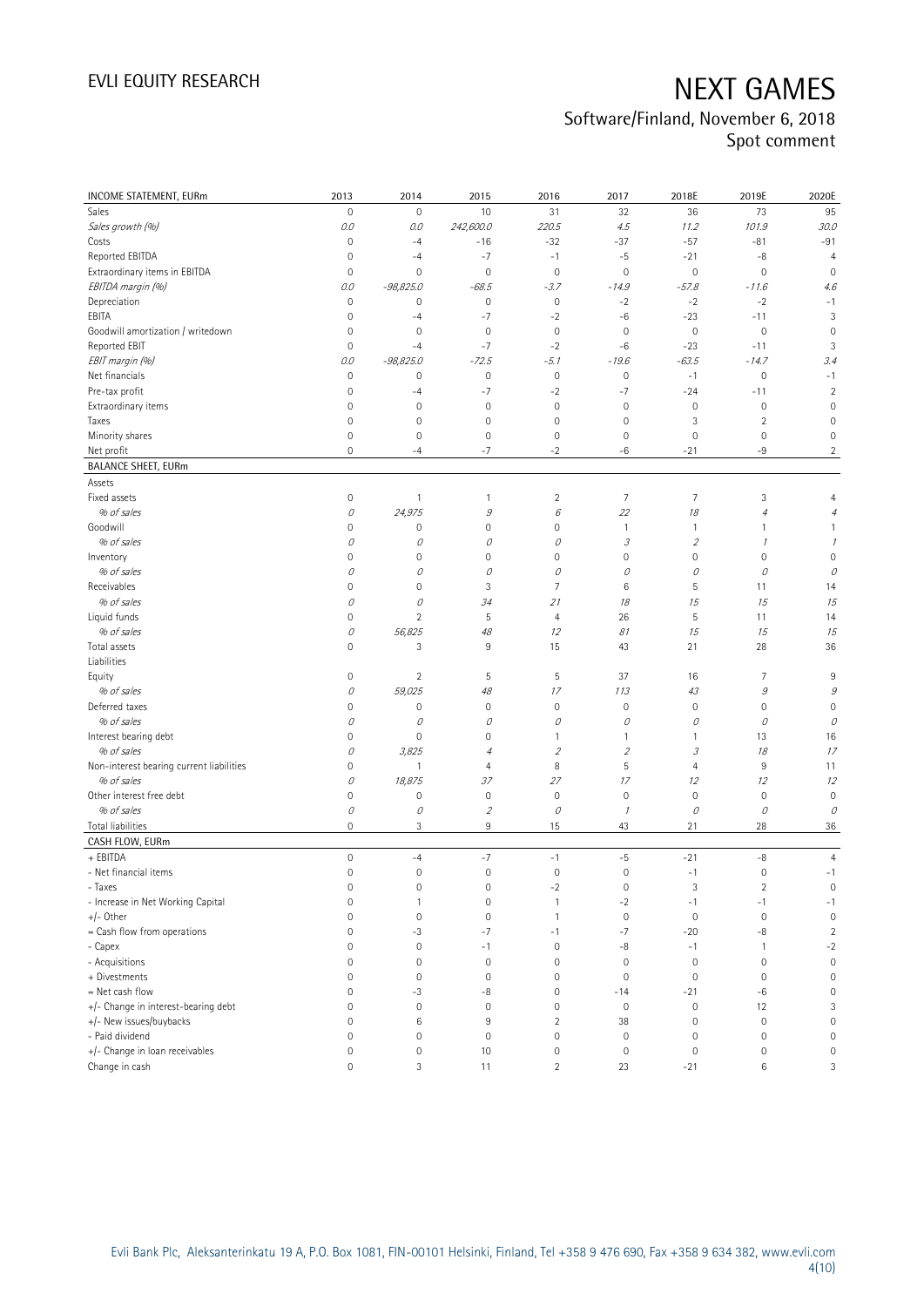| <b>KEY FIGURES</b>                  | 2014                | 2015                | 2016        | 2017                | 2018E               | 2019E               | 2020E          |
|-------------------------------------|---------------------|---------------------|-------------|---------------------|---------------------|---------------------|----------------|
| M-cap                               | $\overline{0}$      | $\mathbf 0$         | $\mathbf 0$ | 168                 | 38                  | 38                  | 38             |
| Net debt                            | $-2$                | $-4$                | $-3$        | $-26$               | $-4$                | $\overline{2}$      | $\overline{2}$ |
| Enterprise value                    | $-2$                | $-4$                | $-3$        | 143                 | 34                  | 40                  | 40             |
| Sales                               | $\mathbf 0$         | 10                  | 31          | 32                  | 36                  | 73                  | 95             |
| EBITDA                              | $-4$                | $-7$                | $-1$        | $-5$                | $-21$               | $-8$                | $\overline{4}$ |
| EBIT                                | $-4$                | $-7$                | $-2$        | $-6$                | $-23$               | $-11$               | 3              |
| Pre-tax                             | $-4$                | $-7$                | $-2$        | $-7$                | $-24$               | $-11$               | $\sqrt{2}$     |
| Earnings                            | $-4$                | $-7$                | $-2$        | $-6$                | $-21$               | $-9$                | $\sqrt{2}$     |
| Book value                          | $\overline{2}$      | 5                   | 5           | 37                  | 16                  | $\overline{7}$      | $\,9$          |
| Valuation multiples                 |                     |                     |             |                     |                     |                     |                |
| EV/sales                            | $-530.0$            | $-0.4$              | $-0.1$      | 4.4                 | 0.9                 | 0.5                 | 0.4            |
| EV/EBITDA                           | 0.5                 | 0.6                 | 2.5         | $-29.5$             | $-1.6$              | $-4.7$              | 9.2            |
| EV/EBITA                            | 0.5                 | 0.6                 | 1.8         | $-22.3$             | $-1.5$              | $-3.7$              | 12.4           |
| EV/EBIT                             | 0.5                 | 0.6                 | 1.8         | $-22.3$             | $-1.5$              | $-3.7$              | 12.4           |
| EV/operating cash flow              | 0.7                 | 0.6                 | 3.3         | $-21.4$             | $-1.8$              | $-5.4$              | 13.1           |
| EV/cash earnings                    | 0.6                 | 0.6                 | 0.8         | $-27.4$             | $-1.8$              | $-6.1$              | 12.7           |
| P/E                                 | 0.0                 | 0.0                 | 0.0         | $-28.8$             | $-1.8$              | $-4.3$              | 19.2           |
| P/E excl. goodwill                  | 0.0                 | 0.0                 | 0.0         | $-28.8$             | $-1.8$              | $-4.3$              | 19.2           |
| P/B                                 | 0.0                 | 0.0                 | 0.0         | 4.6                 | 2.4                 | 5.6                 | 4.3            |
| P/sales                             | 0.0                 | 0.0                 | 0.0         | 5.2                 | 1.1                 | 0.5                 | 0.4            |
| P/CF                                | 0.0                 | 0.0                 | 0.0         | $-25.2$             | $-2.0$              | $-5.1$              | 12.5           |
| Target EV/EBIT                      | O.O                 | 0.0                 | 0.0         | O.O                 | $-1.3$              | $-3.3$              | 10.9           |
| Target P/E                          | 0.0                 | 0.0                 | 0.0         | 0.0                 | $-1.6$              | $-3.8$              | 16.7           |
| Target P/B                          | O.O                 | 0.0                 | 0.0         | 0.0                 | 2.1                 | 4.9                 | 3.8            |
| Per share measures                  |                     |                     |             |                     |                     |                     |                |
| Number of shares                    | 2,449               | 2,449               | 3,325       | 18,219              | 18,459              | 18,459              | 18,459         |
| Number of shares (diluted)          | 2,449               | 2,449               | 3,325       | 18,219              | 18,459              | 18,459              | 18,459         |
| EPS                                 | $-1.57$             | $-2.81$             | $-0.49$     | $-0.35$             | $-1.14$             | $-0.48$             | 0.11           |
| EPS excl. goodwill                  | $-1.57$             | $-2.81$             | $-0.79$     | $-0.32$             | $-1.14$             | $-0.48$             | 0.11           |
| Cash EPS                            | $-1.57$             | $-2.65$             | $-1.09$     | $-0.29$             | $-1.03$             | $-0.36$             | 0.17           |
| Operating cash flow per share       | $-1.31$             | $-2.74$             | $-0.26$     | $-0.37$             | $-1.02$             | $-0.40$             | 0.16           |
| Capital employed per share          | $-0.24$             | 0.17                | 0.43        | 0.54                | 0.55                | 0.41                | 0.50           |
| Book value per share                | 0.96                | 1.90                | 1.63        | 2.01                | 0.85                | 0.37                | 0.47           |
| Book value excl. goodwill           | 0.96                | 1.90                | 1.63        | 1.96                | 0.80                | 0.32                | 0.42           |
| Dividend per share                  | 0.00                | 0.00                | 0.00        | 0.00                | 0.00                | 0.00                | 0.00           |
| Dividend payout ratio, %            | 0.0                 | 0.0                 | 0.0         | 0.0                 | 0.0                 | 0.0                 | 0.0            |
| Dividend yield, %                   | 0.0                 | 0.0                 | 0.0         | 0.0                 | 0.0                 | 0.0                 | 0.0            |
| Efficiency measures                 |                     |                     |             |                     |                     |                     |                |
| ROE                                 | 0.0                 | $-196.2$            | $-32.7$     | $-30.4$             | $-80.4$             | $-79.1$             | 25.6           |
| ROCE                                | $-314.5$            | $-176.2$            | $-28.1$     | $-29.3$             | $-84.8$             | $-58.9$             | 14.5           |
| Financial ratios                    |                     |                     |             |                     |                     |                     |                |
| Capex/sales, %                      | 4,300.0             | 11.2                | 1.0         | 23.9                | 4.1                 | $-2.0$              | 2.2            |
| Capex/depreciation excl. goodwill,% | 0.0                 | 277.1               | 73.2        | 441.4               | 71.6                | $-65.0$             | 189.0          |
| Net debt/EBITDA, book-weighted      | 0.5                 | 0.6                 | 2.5         | 5.3                 | 0.2                 | $-0.2$              | 0.4            |
| Debt/equity, market-weighted        | 0.0                 | 0.0                 | 0.0         | 0.0                 | 0.0                 | 0.3                 | 0.4            |
| Equity ratio, book-weighted         | 72.2                | 52.7                | 44.8        | 87.7                | 73.8                | 23.7                | 24.3           |
| Gearing                             | $-0.90$             | $-0.90$             | $-0.53$     | $-0.70$             | $-0.28$             | 0.29                | 0.19           |
| Number of employees, average        | $\mathsf{O}\xspace$ | $\mathsf{O}\xspace$ | $\mathbf 0$ | $\mathsf{O}\xspace$ | $\mathsf{O}\xspace$ | $\mathbf 0$         | $\mathbf 0$    |
| Sales per employee, EUR             | $\mathbf 0$         | $\mathbf 0$         | $\mathbf 0$ | 0                   | $\mathbf 0$         | 0                   | $\mathbf 0$    |
| EBIT per employee, EUR              | $\mathbf 0$         | $\mathbf 0$         | $\mathbf 0$ | 0                   | $\mathbf 0$         | $\mathsf{O}\xspace$ | $\mathbf 0$    |
|                                     |                     |                     |             |                     |                     |                     |                |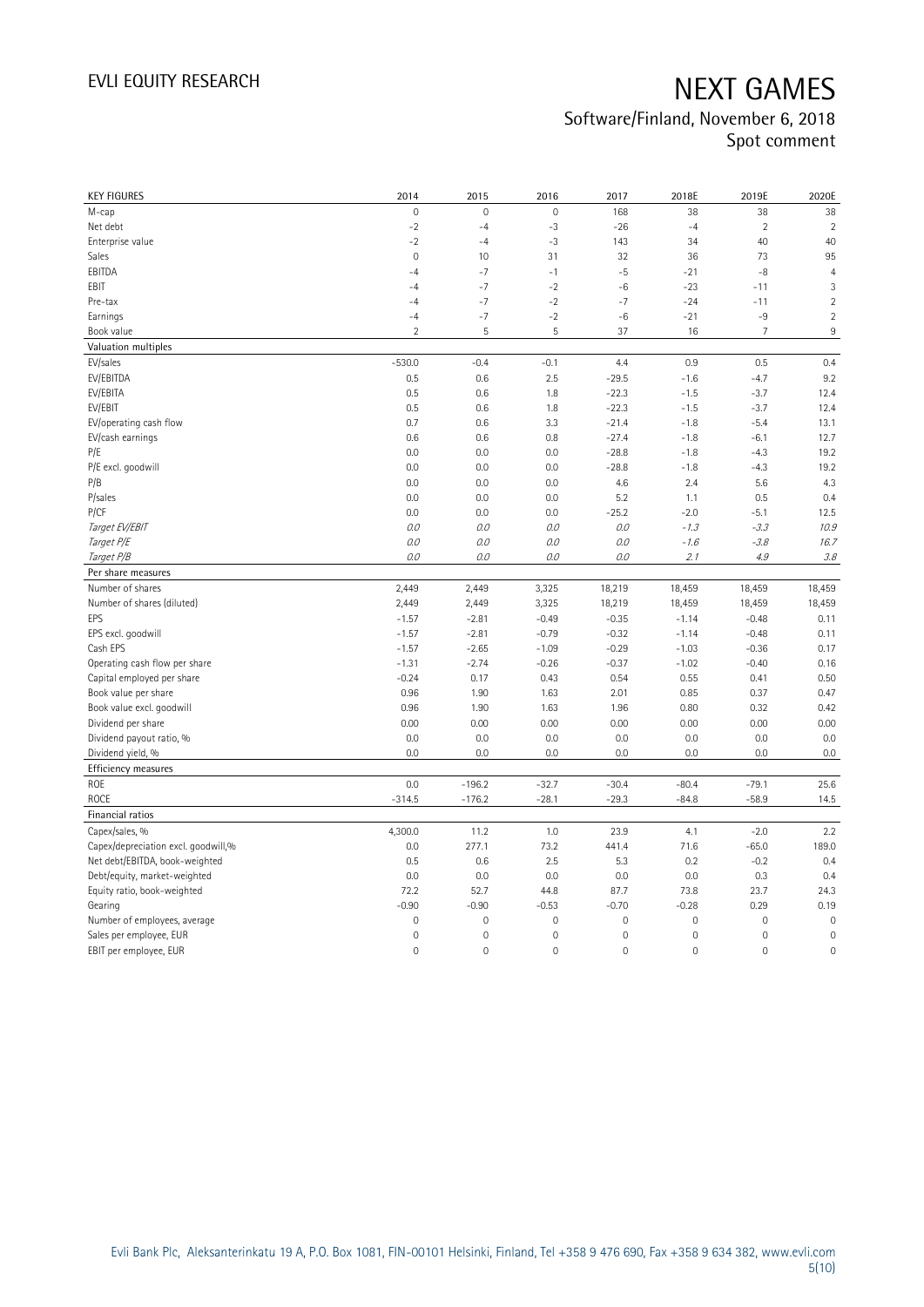## EVLI EQUITY RESEARCH NEXT GAMES Software/Finland, November 6, 2018 Spot comment

COMPANY DESCRIPTION: Next Games Oyj is a Finland-based developer and publisher of licensed mobile games. The Company develops games in cooperation with the license owners of the entertainment products, for instance a television series. It currently has two active games: The Walking Dead: No Man's Land and The Walking Dead: Our World and four new games under development.

### INVESTMENT CASE:

| <b>OWNERSHIP STRUCTURE</b>                 | <b>SHARES</b> | <b>EURm</b> | 0/0   |
|--------------------------------------------|---------------|-------------|-------|
| Ovaskainen Jari Juhani Rainer              | 3,093,110     | 6.372       | 16.8% |
| IDG Ventures USA III, L.P.                 | 1,188,306     | 2.448       | 6.4%  |
| Hiitola Kalle Johannes                     | 942,896       | 1.942       | 5.1%  |
| Achrén Joakim Tomas Johan                  | 940,818       | 1.938       | 5.1%  |
| Achrén Mikael Jan Kennet                   | 928,295       | 1.912       | 5.0%  |
| Jumisko Jaakko Ensio                       | 924,746       | 1.905       | 5.0%  |
| Ilmarinen Mutual Pension Insurance Company | 507,520       | 1.045       | 2.7%  |
| Varma Mutual Pension Insurance Company     | 380,000       | 0.783       | 2.1%  |
| Nuard Ventures Oy                          | 364,000       | 0.750       | 2.0%  |
| Vaah Holdings Oy                           | 266,720       | 0.549       | 1.4%  |
| Ten largest                                | 9,536,411     | 19.645      | 52%   |
| Residual                                   | 8,923,003     | 18.381      | 48%   |
| Total                                      | 18,459,414    | 38.026      | 100%  |

| EARNINGS CALENDAR     |                                      |  |
|-----------------------|--------------------------------------|--|
| February 15, 2019     | FY 2018 Results                      |  |
|                       |                                      |  |
|                       |                                      |  |
|                       |                                      |  |
| OTHER EVENTS          |                                      |  |
| May 17, 2018          | AGM                                  |  |
|                       |                                      |  |
| COMPANY MISCELLANEOUS |                                      |  |
| CEO: Teemu Huuhtanen  | Aleksanterinkatu 9 A, 00100 Helsinki |  |

CFO: Annina Salvén Tel: IR: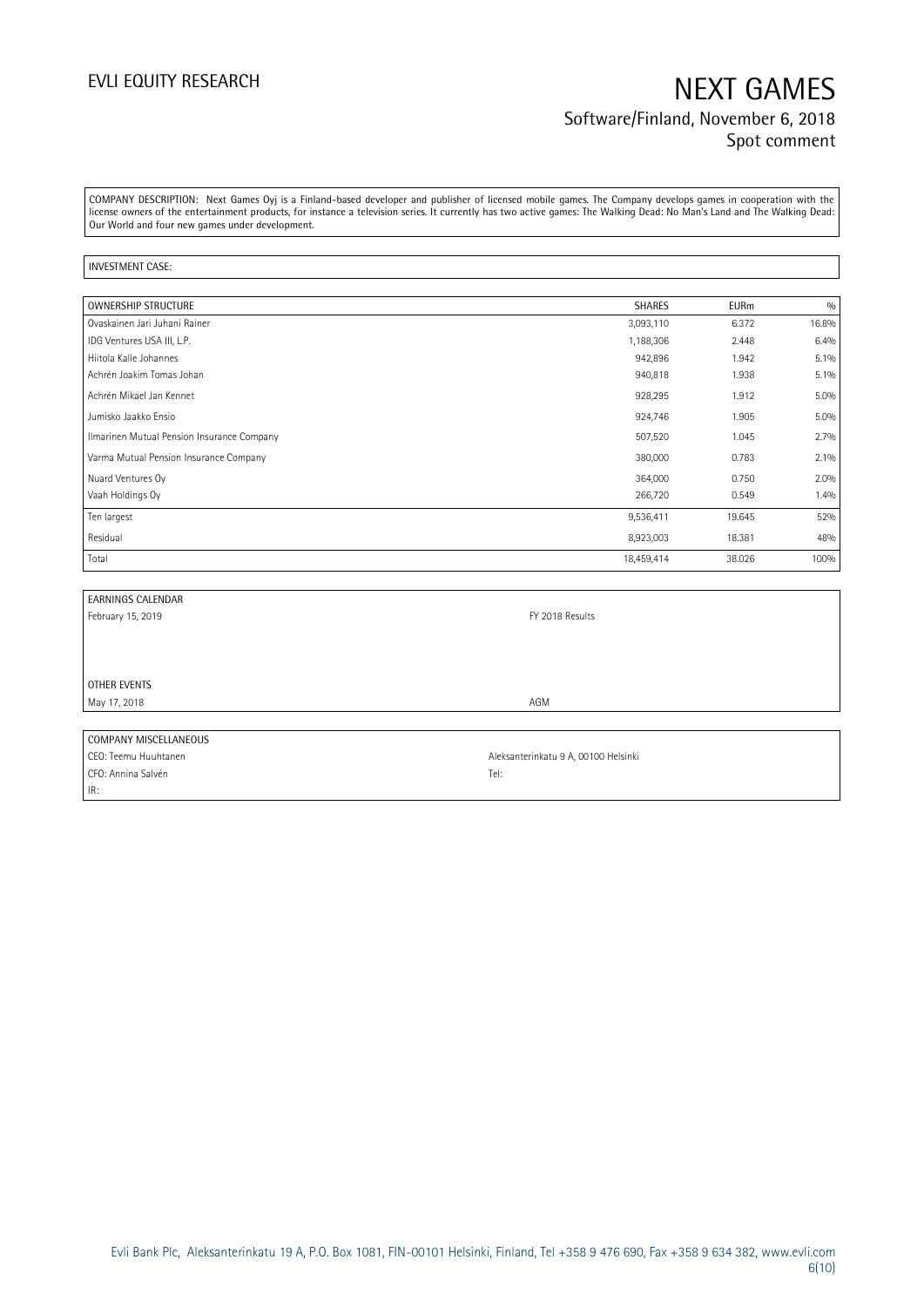## Software/Finland, November 6, 2018 Spot comment

### DEFINITIONS

| P/E                                                                              | EPS                                                                              |
|----------------------------------------------------------------------------------|----------------------------------------------------------------------------------|
|                                                                                  |                                                                                  |
| Price per share                                                                  | Profit before extraordinary items and taxes                                      |
| Earnings per share                                                               | $-$ income taxes + minority interest                                             |
|                                                                                  | Number of shares                                                                 |
| P/Sales                                                                          | <b>DPS</b>                                                                       |
| Market cap                                                                       | Dividend for the financial period per share                                      |
|                                                                                  |                                                                                  |
| Sales                                                                            |                                                                                  |
| P/BV                                                                             | <b>CEPS</b>                                                                      |
| Price per share                                                                  | Gross cash flow from operations                                                  |
| Shareholders' equity + taxed provisionsper share                                 | Number of shares                                                                 |
|                                                                                  |                                                                                  |
| P/CF                                                                             | EV/Share                                                                         |
| Price per share                                                                  | Enterprise value                                                                 |
| Operating cash flow per share                                                    | Number of shares                                                                 |
|                                                                                  |                                                                                  |
| EV (Enterprise value)                                                            | Sales/Share                                                                      |
| Market cap + net debt + minority interest at market value                        | Sales                                                                            |
| - share of associated companies at market value                                  | Number of shares                                                                 |
|                                                                                  |                                                                                  |
| Net debt<br>Interest bearing debt - financial assets                             | EBITDA/Share                                                                     |
|                                                                                  | Earnings before interest, tax, depreciation and amortisation<br>Number of shares |
|                                                                                  |                                                                                  |
| EV/Sales                                                                         | EBIT/Share                                                                       |
| Enterprise value                                                                 | Operating profit                                                                 |
| <b>Sales</b>                                                                     | Number of shares                                                                 |
|                                                                                  |                                                                                  |
| EV/EBITDA                                                                        | EAFI/Share                                                                       |
| Enterprise value                                                                 | Pretax profit                                                                    |
| Earnings before interest, tax, depreciation and amortisation                     | Number of shares                                                                 |
| EV/EBIT                                                                          | Capital employed/Share                                                           |
| Enterprise value                                                                 | Total assets - non interest bearing debt                                         |
| Operating profit                                                                 | Number of shares                                                                 |
|                                                                                  |                                                                                  |
| Div yield, %                                                                     | Total assets                                                                     |
| Dividend per share                                                               | Balance sheet total                                                              |
| Price per share                                                                  |                                                                                  |
|                                                                                  |                                                                                  |
| Payout ratio, %                                                                  | Interest coverage (x)                                                            |
| <b>Total dividends</b>                                                           | Operating profit                                                                 |
| Earnings before extraordinary items and taxes - income taxes + minority interest | Financial items                                                                  |
|                                                                                  |                                                                                  |
| Net cash/Share                                                                   | Asset turnover (x)                                                               |
| Financial assets $-$ interest bearing debt                                       | Turnover                                                                         |
| Number of shares                                                                 | Balance sheet total (average)                                                    |
| ROA, %                                                                           | Debt/Equity, %                                                                   |
| Operating profit + financial income + extraordinary items                        | Interest bearing debt                                                            |
| Balance sheet total - interest free short term debt                              | Shareholders' equity + minority interest + taxed provisions                      |
| - long term advances received and accounts payable (average)                     |                                                                                  |
|                                                                                  |                                                                                  |
| ROCE, %                                                                          | Equity ratio, %                                                                  |
| Profit before extraordinary items + interest expenses + other financial costs    | Shareholders' equity + minority interest + taxed provisions                      |
| Balance sheet total - noninterest bearing debt (average)                         | Total assets - interest free loans                                               |
|                                                                                  |                                                                                  |
| ROE, %                                                                           | CAGR, %                                                                          |
| Profit before extraordinary items and taxes - income taxes                       | Cumulative annual growthrate $=$ Average growthper year                          |
| Shareholders' equity + minority interest + taxed provisions (average)            |                                                                                  |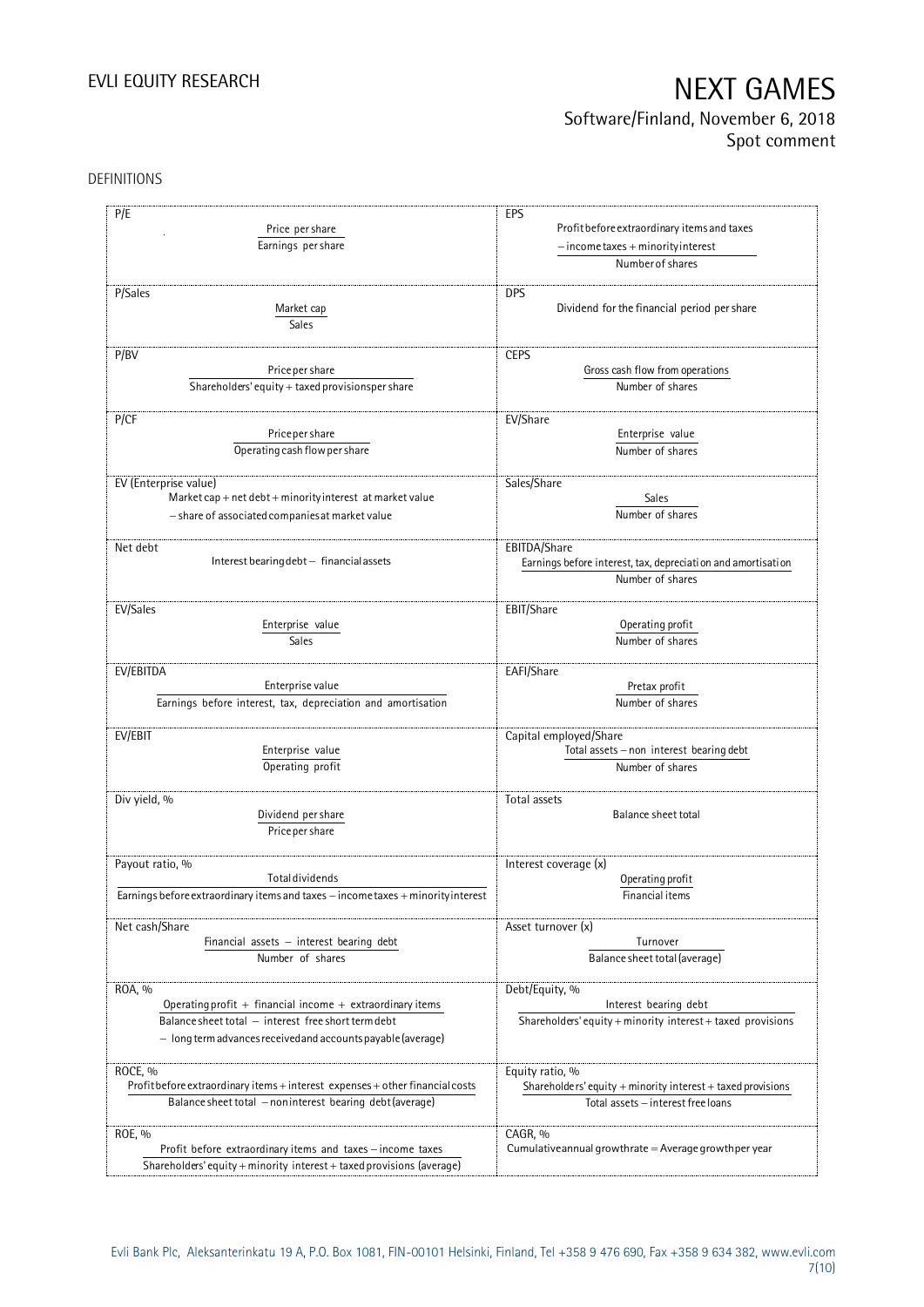### Software/Finland, November 6, 2018 Spot comment

### Important Disclosures

|     | Evli Research Partners Plc ("ERP") uses 12-month target prices. Target prices are defined by utilizing analytical techniques based on financial theory<br>including (but not limited to) discounted cash flow analysis and comparative valuation. The selection of valuation methods depends on different<br>circumstances. Target prices may be altered on the basis of new information coming to light in the underlying company or changes in interest rates,<br>changes in foreign exchange rates, other securities prices or market indices or outlook for the aforementioned factors or other factors that may change the<br>conditions of financial markets. Recommendations and changes by analysts are available at<br>https://research.evli.com/JasperAllModels.action?authParam=key;461&tauthParam=x;G3rNaqWrtf7K&tauthType=3<br>Detailed information about the valuation or methodology and the underlying assumptions is accessible via ERP:<br>http://research.evli.com<br>Investment recommendations are defined as follows: |                                                            |     |  |  |
|-----|---------------------------------------------------------------------------------------------------------------------------------------------------------------------------------------------------------------------------------------------------------------------------------------------------------------------------------------------------------------------------------------------------------------------------------------------------------------------------------------------------------------------------------------------------------------------------------------------------------------------------------------------------------------------------------------------------------------------------------------------------------------------------------------------------------------------------------------------------------------------------------------------------------------------------------------------------------------------------------------------------------------------------------------------|------------------------------------------------------------|-----|--|--|
|     | Target price compared to share price<br>$< -10\%$<br>$-10 - (+10)$ %<br>$> 10\%$                                                                                                                                                                                                                                                                                                                                                                                                                                                                                                                                                                                                                                                                                                                                                                                                                                                                                                                                                            | Recommendation<br><b>SFII</b><br><b>HOLD</b><br><b>BUY</b> |     |  |  |
|     | ERP's investment recommendation of the analyzed company is in general updated $2 - 4$ per year.                                                                                                                                                                                                                                                                                                                                                                                                                                                                                                                                                                                                                                                                                                                                                                                                                                                                                                                                             |                                                            |     |  |  |
| 60% |                                                                                                                                                                                                                                                                                                                                                                                                                                                                                                                                                                                                                                                                                                                                                                                                                                                                                                                                                                                                                                             |                                                            | 56% |  |  |
|     |                                                                                                                                                                                                                                                                                                                                                                                                                                                                                                                                                                                                                                                                                                                                                                                                                                                                                                                                                                                                                                             |                                                            |     |  |  |
| 50% |                                                                                                                                                                                                                                                                                                                                                                                                                                                                                                                                                                                                                                                                                                                                                                                                                                                                                                                                                                                                                                             |                                                            |     |  |  |
| 40% |                                                                                                                                                                                                                                                                                                                                                                                                                                                                                                                                                                                                                                                                                                                                                                                                                                                                                                                                                                                                                                             | 33%                                                        |     |  |  |
| 30% |                                                                                                                                                                                                                                                                                                                                                                                                                                                                                                                                                                                                                                                                                                                                                                                                                                                                                                                                                                                                                                             |                                                            |     |  |  |
|     |                                                                                                                                                                                                                                                                                                                                                                                                                                                                                                                                                                                                                                                                                                                                                                                                                                                                                                                                                                                                                                             |                                                            |     |  |  |
| 20% | 10%                                                                                                                                                                                                                                                                                                                                                                                                                                                                                                                                                                                                                                                                                                                                                                                                                                                                                                                                                                                                                                         |                                                            |     |  |  |
| 10% |                                                                                                                                                                                                                                                                                                                                                                                                                                                                                                                                                                                                                                                                                                                                                                                                                                                                                                                                                                                                                                             |                                                            |     |  |  |
| 0%  |                                                                                                                                                                                                                                                                                                                                                                                                                                                                                                                                                                                                                                                                                                                                                                                                                                                                                                                                                                                                                                             |                                                            |     |  |  |
|     | Sell                                                                                                                                                                                                                                                                                                                                                                                                                                                                                                                                                                                                                                                                                                                                                                                                                                                                                                                                                                                                                                        | Hold                                                       | Buy |  |  |
|     | The graph above shows the distribution of ERP's recommendations of companies under coverage in 16th of April 2018. If recommendation is not given, it is<br>not mentioned here                                                                                                                                                                                                                                                                                                                                                                                                                                                                                                                                                                                                                                                                                                                                                                                                                                                              |                                                            |     |  |  |

### Name(s) of the analyst(s): Salokivi

This research report has been prepared by Evli Research Partners Plc ("ERP" or "Evli Research"). ERP is a subsidiary of Evli Bank Plc. Production of the investment recommendation has been concluded on 06.11.2018, 9:00. This report has been published on 06.11.2018, 9:15.

None of the analysts contributing to this report, persons under their guardianship or corporations under their control have a position in the shares of the company or related securities.

The date and time for any price of financial instruments mentioned in the recommendation refer to the previous trading day's closing price(s) unless otherwise stated in the report.

Each analyst responsible for the content of this report assures that the expressed views accurately reflect the personal views of each analyst on the covered companies and securities. Each analyst assures that (s)he has not been, nor are or will be, receiving direct or indirect compensation related to the specific recommendations or views contained in this report.

Companies in the Evli Group, affiliates or staff of companies in the Evli Group, may perform services for, solicit business from, hold long or short positions in, or otherwise be interested in the investments (including derivatives) of any company mentioned in the publication or report.

Neither ERP nor any company within the Evli Group have managed or co-managed a public offering of the company's securities during the last 12 months prior to, received compensation for investment banking services from the company during the last 12 months prior to the publication of the research report.

ERP may pursue an assignment from the issuer(s) of the financial instruments mentioned in the recommendation or this report. These assignments may have a limited economic or financial impact on ERP and/or Evli. Under such assignments ERP may perform services including, but not limited to, arranging investor meetings or –events, investor relations communication advisory and production of research material.

ERP has signed an agreement with the issuer of the financial instruments mentioned in the recommendation, which includes production of research reports. This assignment has a limited economic and financial impact on ERP and/or Evli. Under the assignment ERP performs services including, but not limited to, arranging investor meetings or –events, investor relations communication advisory and production of research material.

ERP or another company within the Evli Group does not have an agreement with the company to perform market making services.

For the prevention and avoidance of conflicts of interests with respect to this report, there is an information barrier (Chinese wall) between Investment Research and Corporate Finance units concerning unpublished investment banking services to the company. The remuneration of the analyst(s) is not tied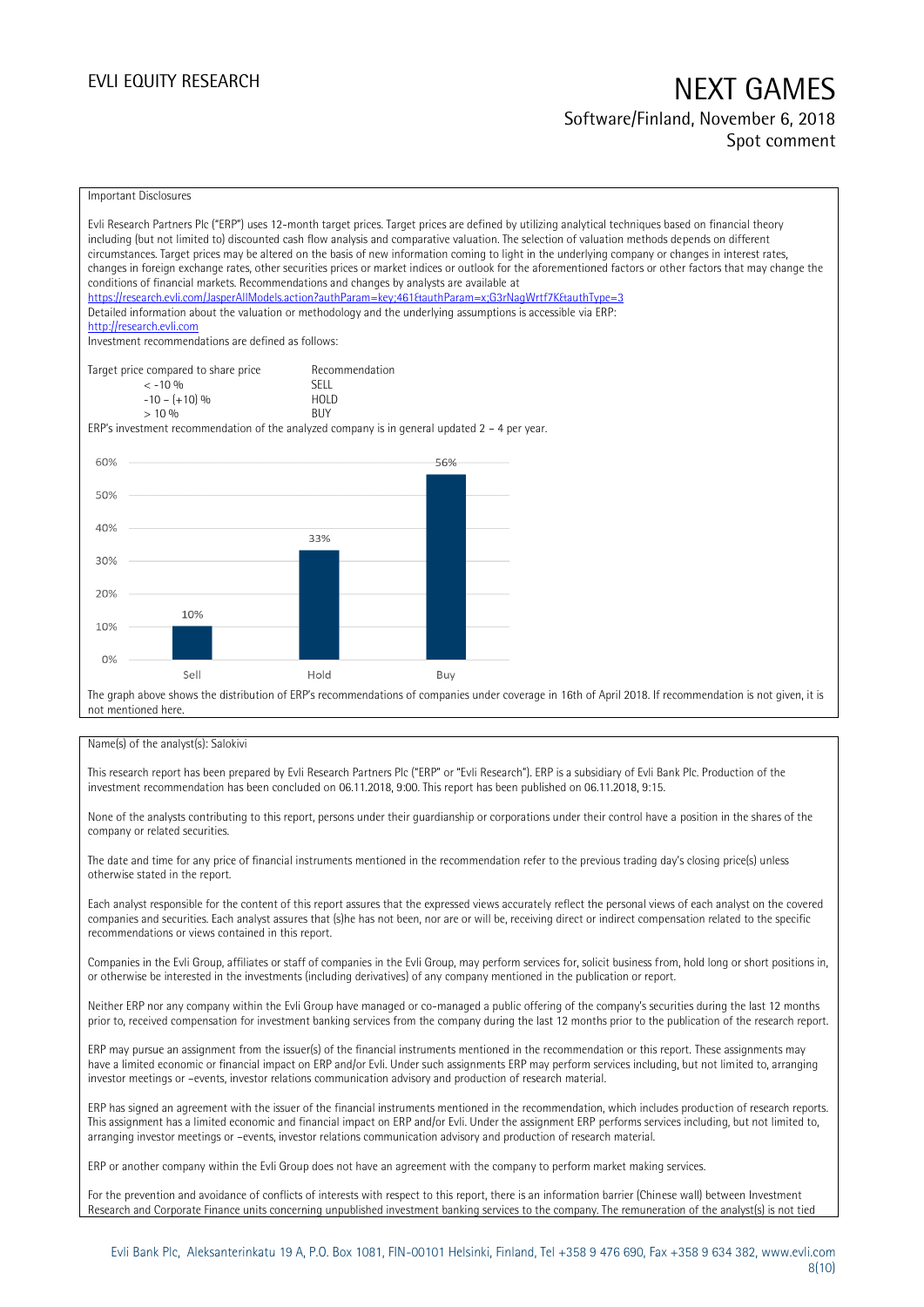## EVLI EQUITY RESEARCH NEXT GAMES Software/Finland, November 6, 2018 Spot comment

directly or indirectly to investment banking transactions performed by Evli Bank Plc or any company within Evli Group.

This report has not been disclosed to the company prior to its dissemination.

This report is provided and intended for informational purposes only and may not be used or considered under any circumstances as an offer to sell or buy any securities or as advice to trade any securities.

This report is based on sources ERP considers to be correct and reliable. The sources include information providers Reuters and Bloomberg, stock-exchange releases from the companies and other company news, Statistics Finland and articles in newspapers and magazines. However, ERP does not guarantee the materialization, correctness, accuracy or completeness of the information, opinions, estimates or forecasts expressed or implied in the report. In addition, circumstantial changes may have an influence on opinions and estimates presented in this report. The opinions and estimates presented are valid at the moment of their publication and they can be changed without a separate announcement. Neither ERP nor any company within the Evli Group are responsible for amending, correcting or updating any information, opinions or estimates contained in this report. Neither ERP nor any company within the Evli Group will compensate any direct or consequential loss caused by or derived from the use of the information represented in this publication.

All information published in this report is for the original recipient's private and internal use only. ERP reserves all rights to the report. No part of this publication may be reproduced or transmitted in any form or by any means, electronic, mechanical, photocopying, recording or otherwise, or stored in any retrieval system of any nature, without the written permission of ERP.

This report or its copy may not be published or distributed in Australia, Canada, Hong Kong, Japan, New Zealand, Singapore or South Africa. The publication or distribution of this report in certain other jurisdictions may also be restricted by law. Persons into whose possession this report comes are required to inform themselves about and to observe any such restrictions.

Evli Bank Plc is not registered as a broker-dealer with the U. S. Securities and Exchange Commission ("SEC"), and it and its analysts are not subject to SEC rules on securities analysts' certification as to the currency of their views reflected in the research report. Evli Bank is not a member of the Financial Industry Regulatory Authority ("FINRA"). It and its securities analysts are not subject to FINRA's rules on Communications with the Public and Research Analysts and Research Reports and the attendant requirements for fairness, balance and disclosure of potential conflicts of interest. This research report is only being offered in U.S. by Auerbach Grayson & Company, LLC (Auerbach Grayson) to Major U.S. Institutional Investors and is not available to, and should not be used by, any U.S. person or entity that is not a Major U.S. Institutional Investor. Auerbach Grayson is a broker-dealer registered with the U.S. Securities and Exchange Commission and is a member of the FINRA. U.S. entities seeking more information about any of the issuers or securities discussed in this report should contact Auerbach Grayson. The securities of non-U.S. issuers may not be registered with or subject to SEC reporting and other requirements.

ERP is not a supervised entity but its parent company Evli Bank Plc is supervised by the Finnish Financial Supervision Authority.